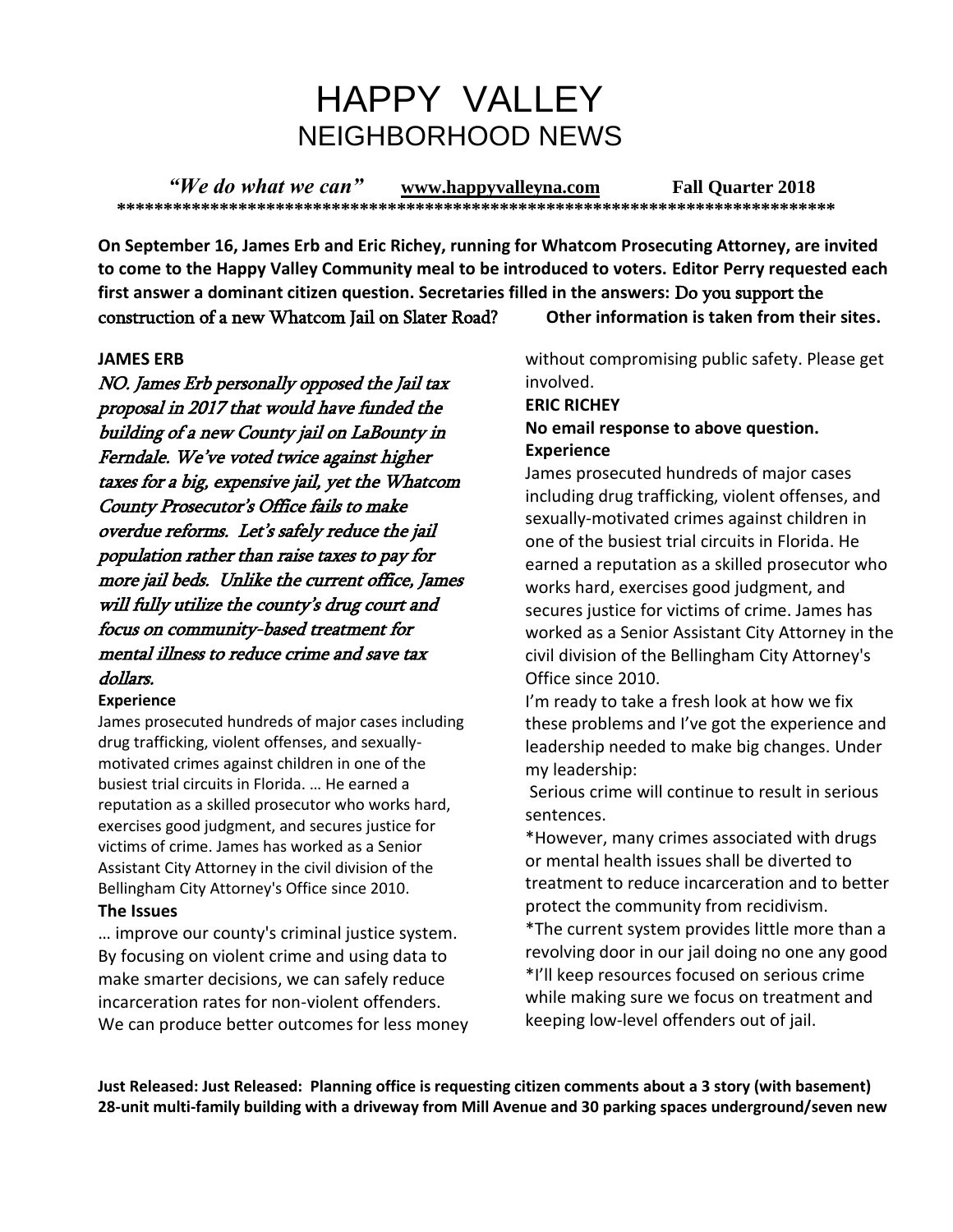**parking spaces on Mill Avenue. narrowing the sidewalk. Send thoughts to: Jackie Lynch, Planner II, ilynch@cob.org. (360) 778-8350**

### **Status of Pedestrian Safe Crossing Project at 14th and Old Fairhaven Parkway**

Due to accidents and complaints regarding pedestrian and bike safety from neighbors of all ages and abilities at the crossing of 14th and Old Fairhaven Parkway, the following information is a compilation of information from:

### **Address any questions to Eric Johnston [ecjohnston@cob.org](https://mail.google.com/mail/u/0/h/1y4n93xhvzej/?&cs=wh&v=b&to=ecjohnston@cob.org) and Chris Comeau [ccomeau@cob.org,](https://mail.google.com/mail/u/0/h/1y4n93xhvzej/?&cs=wh&v=b&to=ccomeau@cob.org) Public Works Engineering, City of Bellingham.**

The Old Fairhaven Parkway (OFP) crossing at 14th is listed in the 2012 Pedestrian Master Plan as a Tier 1 location for future crossing improvements. It is now also listed in the 2019-204 Transportation Improvement Program(TIP) as an undefined intersection crossing improvement for the year 2020 - our last year of known Transportation Benefit District (TBD) funding. The crossing currently has a marked crosswalk along with the appropriate pedestrian signage. The implication is that additional enhancements (eg flashing lights, intersection controls, medians, turn movement restrictions, etc) will be considered when the project hits the top of the list. We are steadily working our way down through the prioritized list but we do not have information on the timing of when that crossing will be considered for additional enhancements.Importantly, as an undefined project, we will need to spend some time in 2019-2020 considering all of the options that might be available given the context of the location and circumstances surrounding it. Old Fairhaven Parkway (OFP) is a State Highway (SR 11), principle arterial, major transit route, and designated truck route between I-5 and the Fairhaven waterfront industrial area and carries relatively high traffic volumes.

The intersection of OFP/14th is located rather close to the even busier OFP/12th Street intersection and potential impacts to the function/operation of this busy intersection need to be taken into account in designing crossing improvements somewhere in the vicinity of OFP/14th. As an example, we may have to consider providing the crossing function either midblock between 14th and Donovan or perhaps at Donovan instead of 14th. As with everything that we do on our citywide multimodal transportation system, we need to find a crossing improvement alternative that balances the needs of all users and allows Old Fairhaven Pkwy (SR-11) to continue to operate safely and efficiently given all of its purposes and functions as a major multimodal transportation corridor. Because the PMP lists OFP/14th as the location for crossing improvement, it does not obligate us to construct a crossing improvement there if there are reason(s) to look at a better alternative given the circumstances.

Also send your ideas to Wendy Scherrer.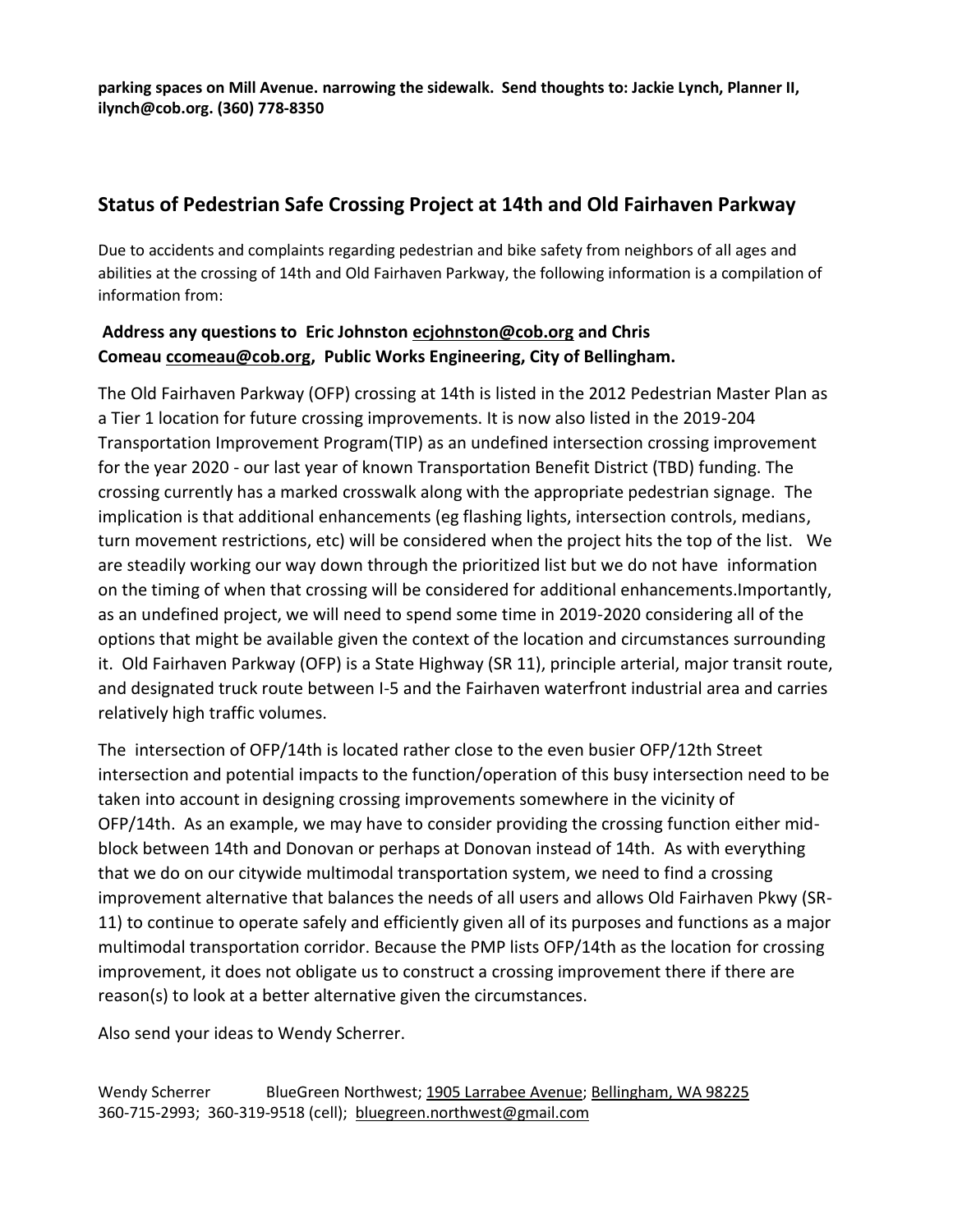| DATE/TIME             | <b>EVENT</b>                                                  | <b>LOCATION</b> |
|-----------------------|---------------------------------------------------------------|-----------------|
| September 11          | HVNA Board meeting                                            | Our Saviour's   |
| $7-9$ pm              | Meet new Bellingham Parks and Recreation staff:               | Lutheran        |
|                       | • Janice I. Biletnikoff, Park Planning and Development        | Church          |
|                       | Coordinator                                                   | 1720 Harris     |
|                       | • Amy Brown, Parks Volunteer Coordinator                      |                 |
| September 16          | <b>Southside Community Meal</b>                               | Our Saviour's   |
|                       | + 2018 Candidates Forum: The following candidates have        | Lutheran        |
| 5-630 pm <sup>*</sup> | been invited to participate to present their position on      | Church          |
| till 7pm*             | issues                                                        |                 |
|                       | -Whatcom County Prosecutor: James Erb and Eric Ritchey        |                 |
|                       | -Legislative Dist. 40 State Rep Pos 1: Debra Lekanoff         |                 |
|                       | and Michael Petrish                                           |                 |
|                       | -County Council At-Large Position B: Carol Frazey             |                 |
|                       | and Mike Peetom                                               |                 |
|                       | -Court of Appeals, Div. 1, Dist. 3 Judge Position 1: Tom      |                 |
|                       | SeGuine and Cecily Hazelrigg-Hernandez                        |                 |
| September 26          | Western Washington University Starts. Drive with care!        |                 |
| October 9             | <b>HVNA Board meeting</b>                                     | Our Saviour's   |
| $7-9$ pm              |                                                               | Lutheran        |
|                       |                                                               | Church          |
| October 21            | <b>Southside Community Meal</b>                               | Our Saviour's   |
|                       | + Native Plants for Birds Presentation: Your backyard is your | Lutheran        |
| 5-630 pm*             | outdoor sanctuary. With some careful plant choices, it can    | Church          |
| till 7pm*             | be a sanctuary for nesting and overwintering birds, as well   |                 |
|                       | as, a recharge station for migrating birds. Join us as Pam    |                 |
|                       | Borso from North Cascades Audubon Society provides us         |                 |
|                       | with the information we need to create our own backyard       |                 |
|                       | bird haven.                                                   |                 |
| October 27            | 6th Annual Fall Festival                                      | Our Saviour's   |
| $10am - 4pm$          | Artists with handmade items, including: Scandinavian          | Lutheran        |
|                       | Baked Goods, Raffles Tables, and Lunch Cafe                   | Church          |
| November 13           | <b>HVNA Board meeting</b>                                     | Our Saviour's   |
| $7-9$ pm              |                                                               | Lutheran        |
|                       |                                                               | Church          |
| November 18           | <b>Southside Community Meal</b>                               | Our Saviour's   |
|                       |                                                               | Lutheran        |
| 5-630 pm*             |                                                               | Church          |
| till 7pm*             |                                                               |                 |

# Happy Valley Neighborhood Association (HVNA)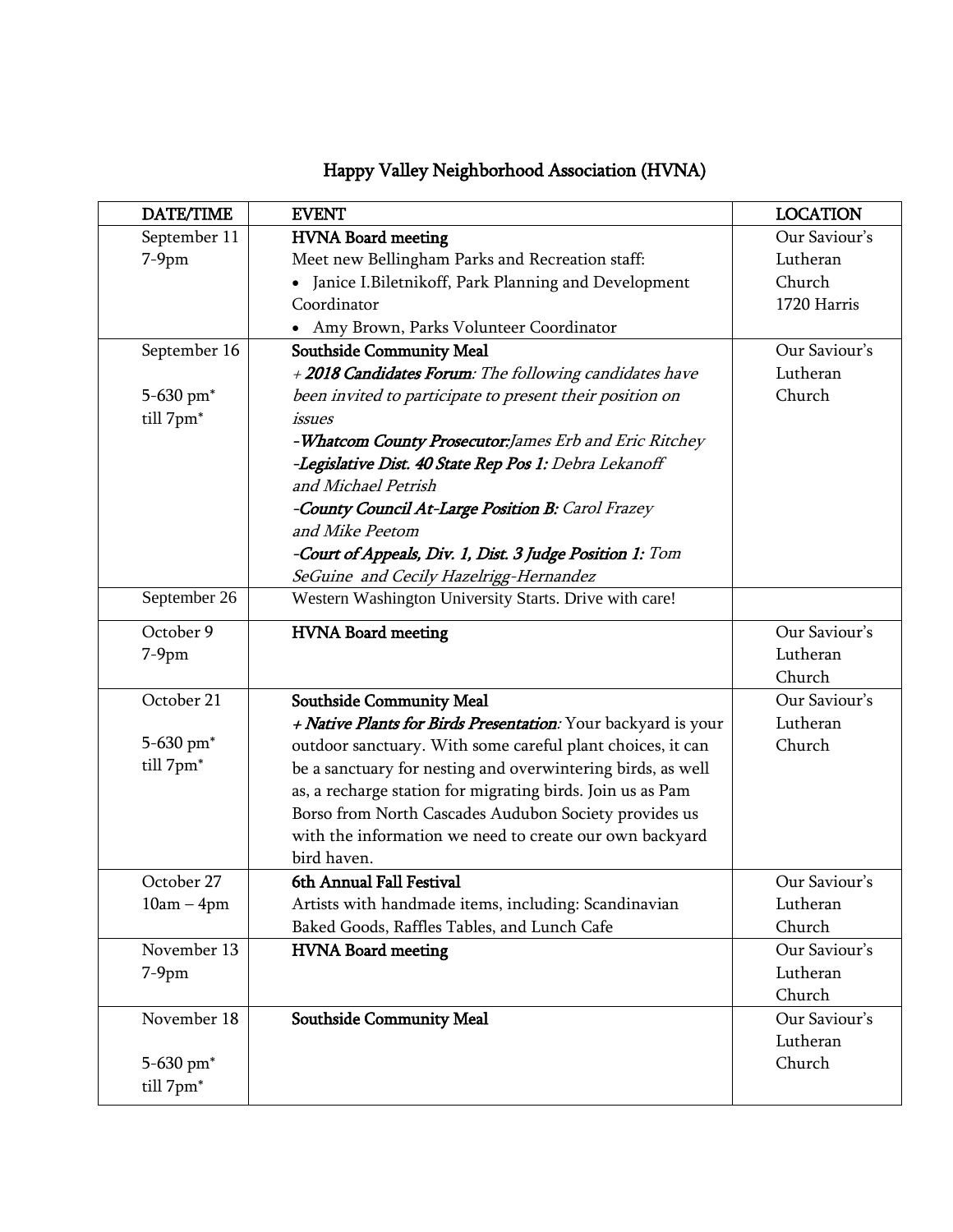| December 1<br>$10am-12pm$ | Bellingham Park Volunteer Work Party in Happy Valley<br>Help expand Padden Creek restoration efforts by removing | 19th St Trail and<br>Old Fairhaven |
|---------------------------|------------------------------------------------------------------------------------------------------------------|------------------------------------|
|                           | invasive weeds and spreading much!                                                                               | Parkway                            |
| December 10               | <b>HVNA Board meeting</b>                                                                                        | Our Saviour's                      |
| $7-9$ pm                  |                                                                                                                  | Lutheran                           |
|                           |                                                                                                                  | Church                             |

Southside Community Meals \*5-630 pm Serving meals \*7pm extended time for events

# Bellingham Children's Coop PRE-SCHOOL

Children's Co-op is a nonprofit, non-denominational preschool that provides child-centered, developmentally

appropriate programs in a family friendly, nurturing environment. We celebrate the whole child through play.

Our seasoned teachers bring many years of experience in early childhood education to our school. Parents

commit to being actively involved in the co-op, working in the classroom about twice a month and attending

monthly parenting presentations and discussions. Affiliated with Whatcom Community College, our cooperative preschool offers four programs:

Preschool- 3 year olds -- 13 students (1 to 5 ratio) ; T/TH 8:45-11:45am --6 class hours per week ●\$140 (9 payments per year); Children must be 3 years old by August 31st and potty-trained. This class is play-based, with emphasis on developing social, gross and fine motor skills, art experiences, And participating in circle and story times.

Multi Age 2.5-4 year olds -- 9 students (1 to 3 ratio) -- M/W 2:00-4:00pm --4 class hours per week •\$130 (9 payments per year) Children must be 2.5 years old by August 31st and do not need to be potty-trained. This is an introduction to a school experience for toddlers and young preschoolers. The class is

play-based, with emphasis on developing social and gross motor skills, art experiences and participating in circle and story times.

### Pre-K- 4 year olds

●\$205 (9 payments per year)13 students (1 to 5 ratio); M/W/F 8:45am-12:45pm; 12 class hours per week; Children must be 4 years old by August 31st.;T his class is focused on Kindergarten reading with emphasis on social, fine and gross motor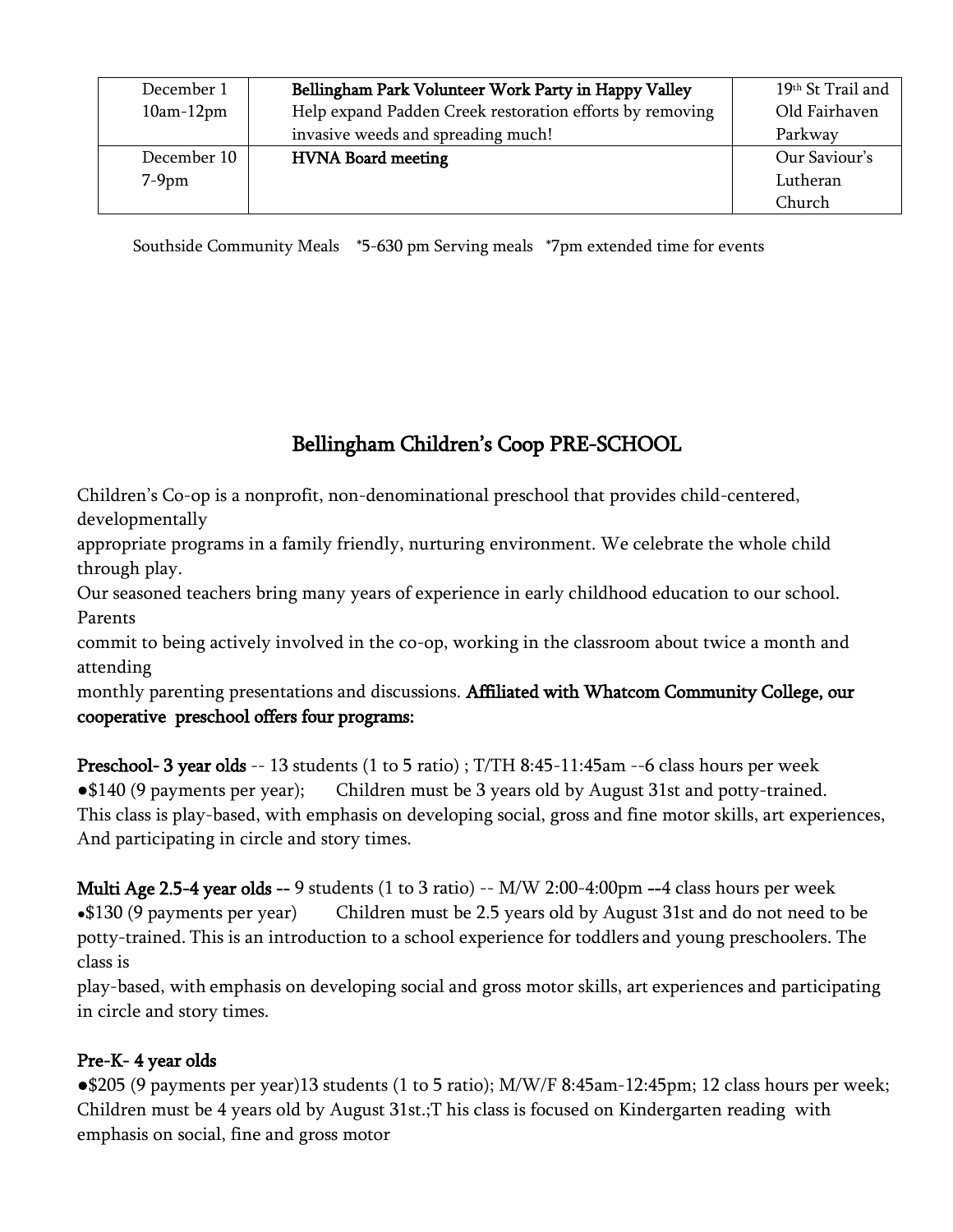skills, art,re-reading, pre-writing and math concepts, as well as circle and story times.

Mulii Age 3.5 to 5 year olds 13 students (1 to 5 ratio); T/TH 12:30-4:00pm & FRI 1:30-4:00; pm9.5 class hours per week \$155 (9 payments per year)

Children must be 3.5 years old by August 31st and potty-trained.

This play-based class is designed to emphasize early literacy, science and math concepts while developing

social, gross and fine motor skills, art experiences,participating in circle and story times and preparing childrenfor kindergarten.

### [bhamchildrenscooppreschool@gmail.com](mailto:bhamchildrenscooppreschool@gmail.com) | 201-564-4227

### **HVNA and Historic Larrabee School by Sam Lockwood**

Leaves, dry and turning, are falling. The historic Larrabee School building's steps are steaming from a power wash. The Bellingham Family Partnership Program (Bfpp) starts its fourth year in this iconic 100 plus year-old Happy Valley education site.

I had a chance to talk with Dr. Kate Baehr, the principal. Bfpp is deeply and happily linked in numerous ways to the Happy Valley Neighborhood Association (HVNA) and its neighborhood.

- The site is a neighborhood park that the Bellingham School District has hydro-seeded this year and leveled.
- Dogs and owners chase and covert.
- Neighborhood kids savor the equipment, 4 square courts, and kick ball diamond as the salmon sculpture challenges the chain link fence.
- Hillcrest Kids preschool program use the space.
- The Firehouse Cafe organizes garden parties to nurture our flower beds.
- Pastor Joel and the Our Savior's Lutheran Church welcome and support us through concerts or with chairs / equipment.
- Park hours: Weekdays 4:00 to 10:00 p.m. Weekends 8:00 a.m. to 10:00 p.m.
- On Bellingham School District Release Days, Bfpp is operating as usual. Please use the playground after 4:00.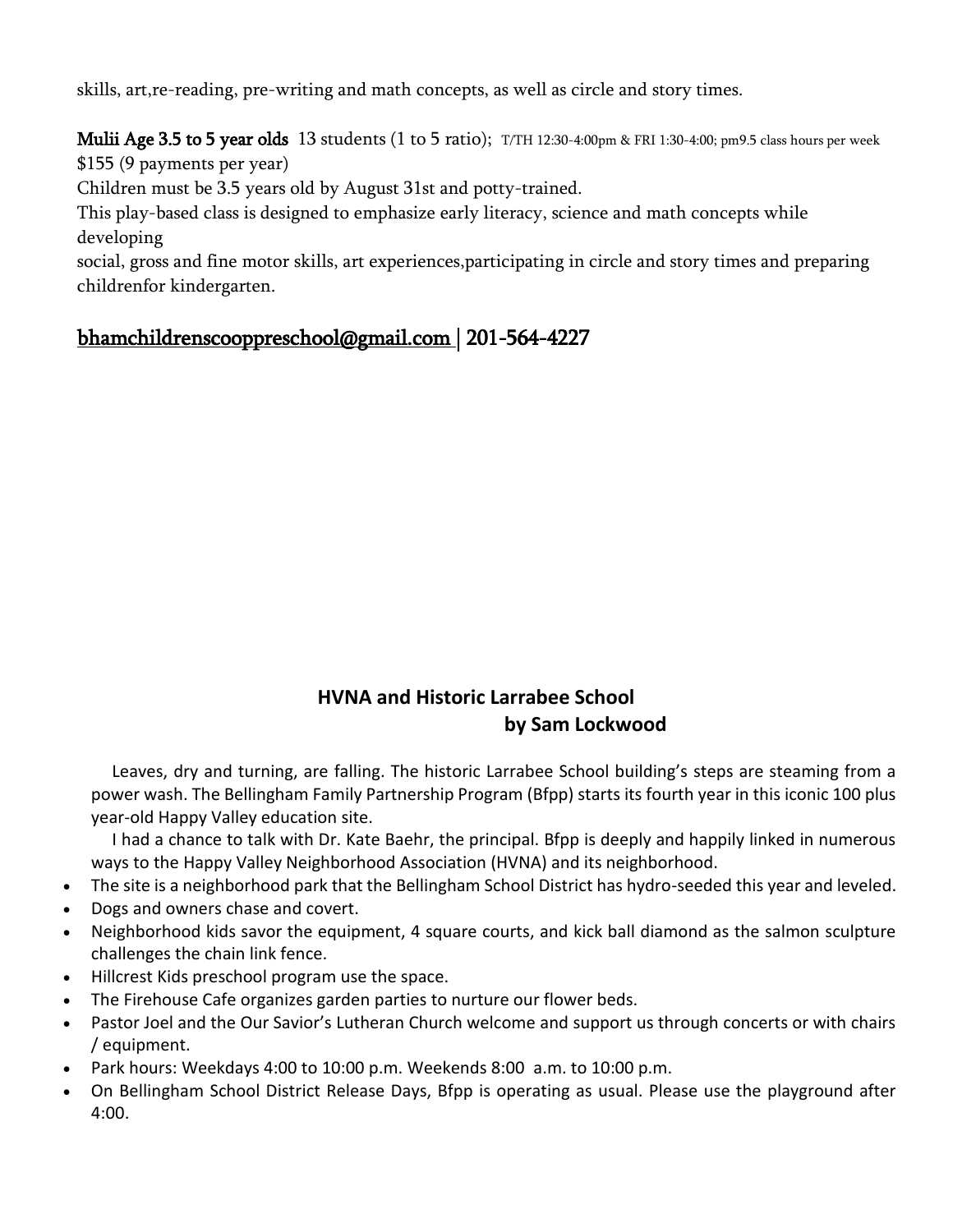Dr. Baehr appreciates the neighbors' efforts to keep the grounds clean of dog waste, litter, and replacing sawdust constructed bike ramps back to the playground basin.

Classes for Bfpp start on September 10th with numerous comings and goings from mid-August on. Dr. Baehr stressed again the "…promise to inspire learning and support families because together we achieve more." Two hundred children use the Kindergarten through 8th grade program. Dr. Baehr noted, "We have about 25% of our students coming from beyond the Bellingham School District. Bfpp seeks to be diverse, inclusive, and promote teaching the whole child as they inquire about their world." (Full Disclosure, I am a staff member at Bfpp.



# **Tree Keepers Partial Meeting Minutes Aug 27, 2018**

Next Meeting, Monday, Sept 24, 5:30-6:30 Topics of discussion included:



**1. Arbor Day:** October 27<sup>th</sup> 9-12 during Make A Difference Day. Amy says: "We are planning a large restoration project to close illicit trails at Whatcom Falls Park.

**2. Tree Keepers Web Site and Facebook page**: Janelle will create and host a Tree Keepers Web page as well as a Facebook back. At the meeting, the group raised \$120.00 for the annual fee to host a web page. Web page will include general information regarding tree preservation and

specific information regarding:

\* Tree Street pruning and removal regulations.

- \* Home owner and neighbor rights and responsibilities regarding tree pruning.
- \* South Hill has guidelines.
- \* Bellingham Tree stories and how to best collect them. Ty Halloday will be in charge of this.
- \* Relevant tree information from neighborhoods, heritage trees, and preservation efforts.
- **3. Tree Deaths.** Tree Keepers records of the senseless destruction of two of Bellingham's iconic heritage trees.

Kentucky Coffee Tree at 2211 Jefferson

Western White Pine, 1204 Billy Frank, Jr. **See photo above**

**4. Interactive Tree Stories:** Parks arborist saved a tree in Happy Valley—near a church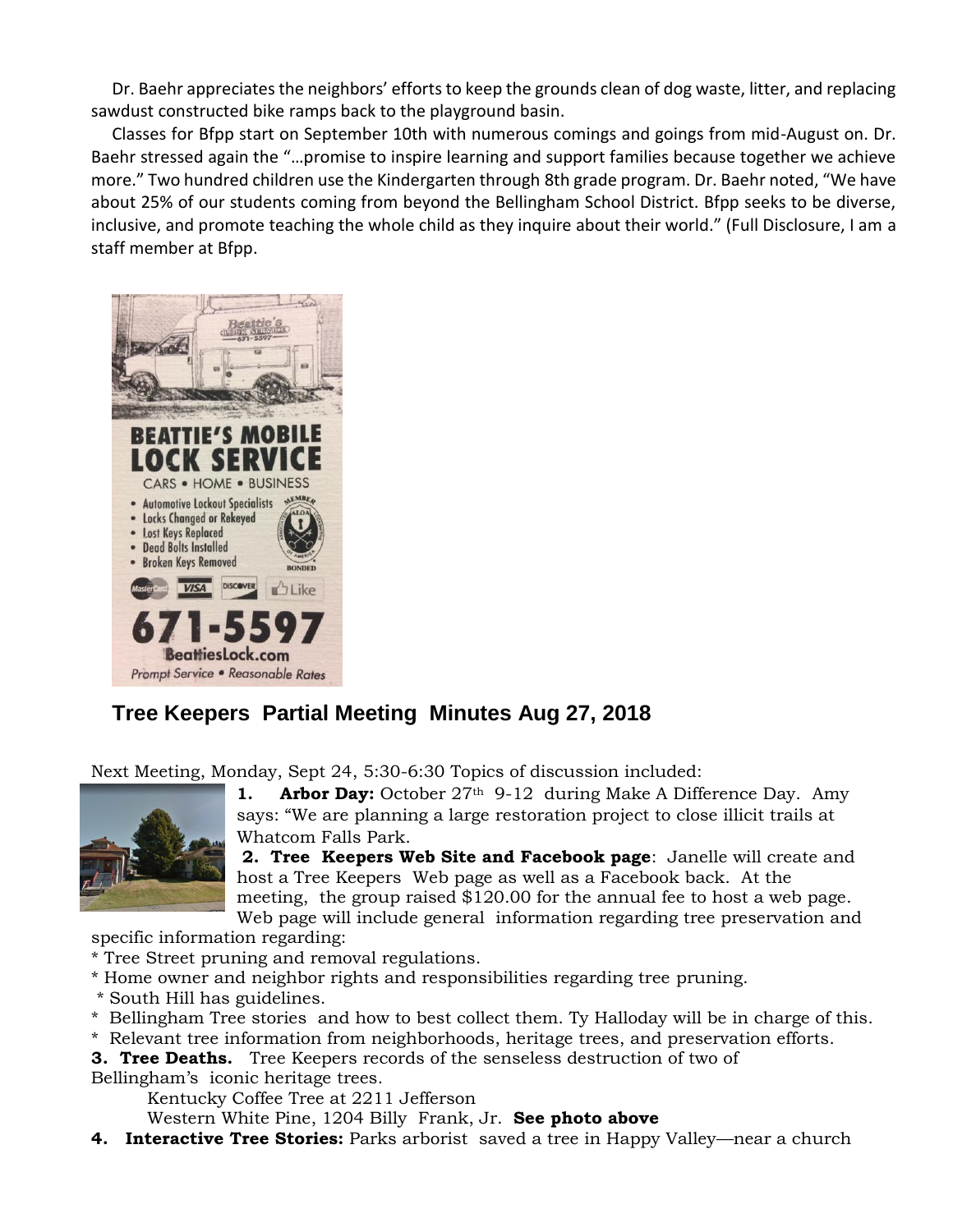**5. Code enforcement for street tree pruning and removal.** Tree pruning by neighbors of trees on private land. According to Jackie Lynch of the Planning Dept: "If a neighbor wants to pruned branches 6" or wider, a free Street Tree Permit" is required. For further questions contact Jackie Lynch at: [JLynch@cob.org](mailto:JLynch@cob.org)

**Future:** \*Suggestion to try to have a "tree steward" for each neighborhood, someone willing to be the contact regarding tree questions.

\*Sherry Johnston volunteered to speak to interested neighborhood groups regarding tree health and preservation.

\*York Neighborhood, ( area 5— it's historic district) has ID's all of it's trees that are more than 50 years old, Barbara reports.

\*Tree Tales. Tyler suggested adopting Seattle's

Interact Story Map in South King County which offers history of various trees. Jackie Lynch contributed a story ( see below)

\* Tree Education; More Neighborhood involvement needed

**5. Fairhaven Sign Update:** Monica brought the large poster which had been placed at the corner of Mill and  $12<sup>th</sup>$  inviting folks to write comments regarding the proposed removal of 2 firs to make way for proposed development by the Black Brothers. Ralph Black's contact info ( If anyone wants to contact him) is: [ralphwblack@gmail.com;](mailto:ralphwblack@gmail.com) 360 733-7515.

**6.Tree Codes in Other Cities:** For example, The Bainbridge Island City Council has adopted regulations to protect "landmark trees. The emergency ordinance penalizes unapproved removal with a \$25,000 fine per tree, is effective immediately. Read

more at [https://www.king5.com/article/news/local/bainbridge-island-city-council-](https://www.king5.com/article/news/local/bainbridge-island-city-council-approves-tree-protection-ordinance/281-569472040)

[approves-tree-protection-ordinance/281-569472040](https://www.king5.com/article/news/local/bainbridge-island-city-council-approves-tree-protection-ordinance/281-569472040)

**7. Code violation forms are available on line**

To report suspected code violations you can submit a Code Violation Investigation request online web form or you can complete the Code Enforcement Investigation Request Form (PDF) and return it to the police dept, **Forms available from the Planning and Development Services Office, by mail, or by fax by calling 360-778-5900 Edited by Barbara Perry**

### **Street Tree Update** by John Hymas

I am so tired of this long, hot, smoky and dry summer! I am probably in the minority, but I'm sick of all the dying trees I see daily. Drought stress is the killer and trees haven't had a chance to recover from the extremely hot and dry summer of 2015. Fortunately, we haven't had too many HVNA street trees succumb from lack of water, but there are a few that are barely hanging on. Lest I forget, I'd like to thank Bobbi Vollendorff for donating two watering bags to the Neighborhood for street tree watering. Thanks to the home owners for using our bags on trees planted by us volunteers in the past. Happy Valley would be a bleak neighborhood without all the trees we have planted over the past 19 years, especially with the steady loss of our urban forest on private property.

This winter will mark the  $20<sup>*</sup>$  consecutive year of HVNA street tree planting. It was written into our Neighborhood Plan and reinforced with our Green Infrastructure Amendment. Now is the time to plan for our next planting – usually in December. Do you have a good spot for a street tree or two? I can help with permitting, species selection and a nursery with healthy stock. I have been a certified arborist since 1999 and have lived in Happy Valley since 1996 (and many years before that). We have a reputation in Bellingham as being the "tree" neighborhood and continue to be advocates. Want a tree this year? Call me. 360-714-9460.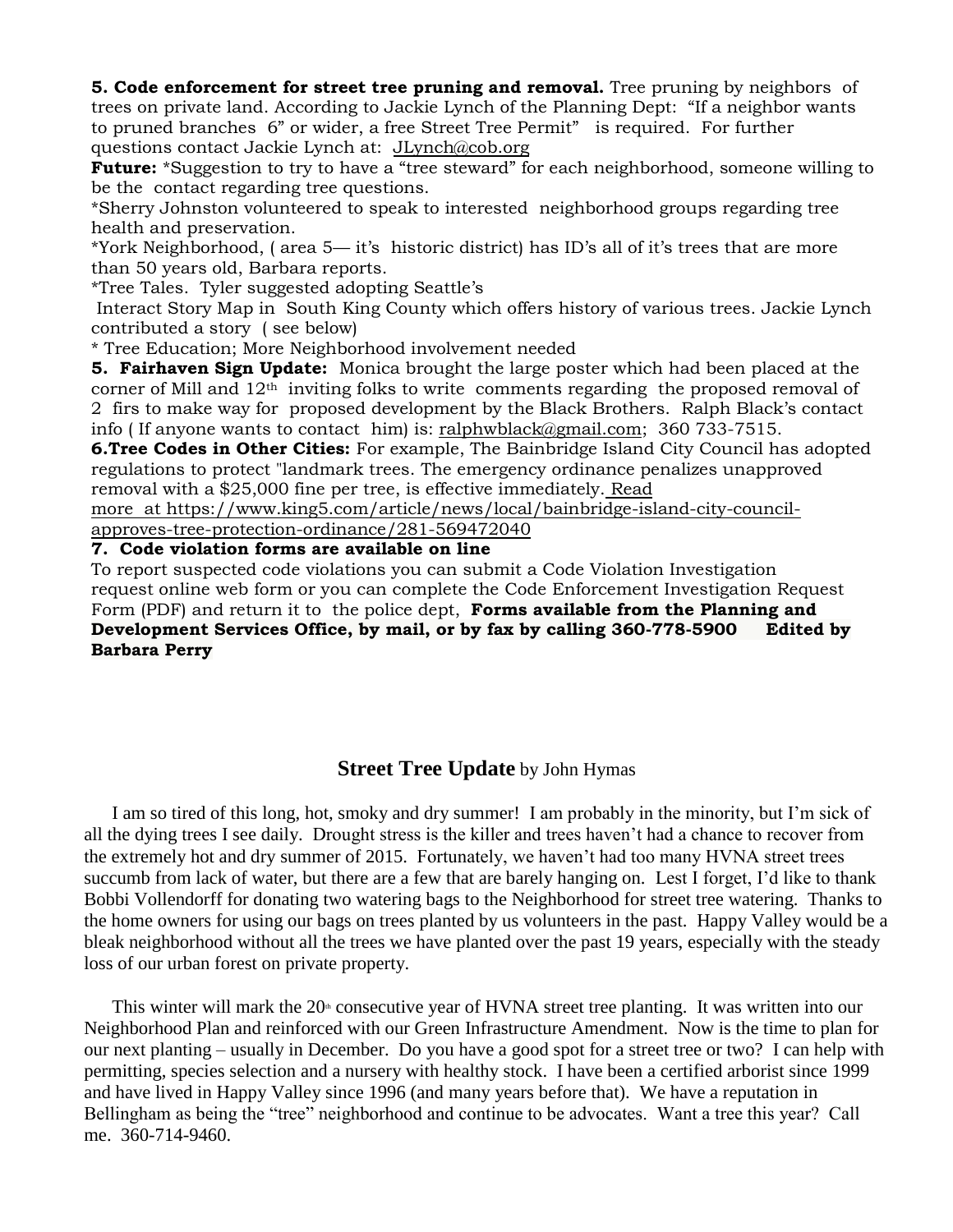Several neighborhoods are putting together a list of trees that have special significance, such as: historic; size; rarity; special beauty or shape; or a landmark. Here are some in Happy Valley Neighborhood that stand out to me:

\*Oriental Plane Tree behind the Firehouse – rare and awesome.

\*Sitka Spruce on  $20<sup>n</sup>$  – probably the second largest in the City.

\*Sequoia at  $16 \text{ m} \& \text{McKenzie} - \text{landmark.}$ 

\*Grand Fir past the end of Mill Ave.

\*Connolly Creek Nature Area – storm-damaged 'Candelabra" tree, still impressive.

\*Elk Horn Cedar on Mill – rare and one of the largest in town I know of.

\*Tree of Seven Brothers at 1310  $23^{\omega}$  St. – rare and in full bloom now.

\*Row of Ponderosa Pines on the 1400 block of McKenzie – large and a landmark.

\*Beeches, Pine, Ponderosa at Co-housing on Donovan – size and history.

I'm sure there are more. Send me your ideas and we will add them to our list. This effort is hopefully going to a future Heritage Tree Ordinance which is needed.

In the meantime, water, water, water until we get serious rain.

### **"The best friend on Earth of man is the tree. When we use the tree respectfully and economically, we have one of the greatest resources of the Earth."**

 **--**Frank Lloyd Wright

#### **Editor Barbara Perry Thoughts:**

As editor, people have stopped me to present their particular concerns. Here are some issues presented to me:

**\*The alley between 19th and 20th stree**t is now blocked with a fence. Blackberries could not be reached; neither could other wild plants, some people refer to as weeds. Deer must find another right of way to the neighborhood. This old time HV neighbor, has a wonderful memory of a Bobtail Cat sitting on the Hill when she was strolling the hood with her then 3 year old, a long time ago, but when the wild is destroyed, what happens to the residents? I would personally like the alley open. I wonder how many calls it would take to convince the city to open our citizen's alley way? Citizens can call Planning Office at 360-778-5900.

\***Homeless in HV Neithborhood: Story 1** One day, I scootered by a couple who appeared new to town holding a sign reading "HUNGRY". I always wish I had a handout to give them about what to do. The two outside our Haggen/Albertson's store held up a sign saying "Hungry." I got them some avocados but wondered where to send them to get more help. The B'ham transit said that they will give a ride to downtown if someone is in need. This may be useful information to give.

More Recently, I met an older Vet who was looking for a place to set up his tent. (20 vets a day commit suicide, 370 a year) He did not know where to look, so I contacted my Facebook friend from **Homes Now, Jim Peterson,** and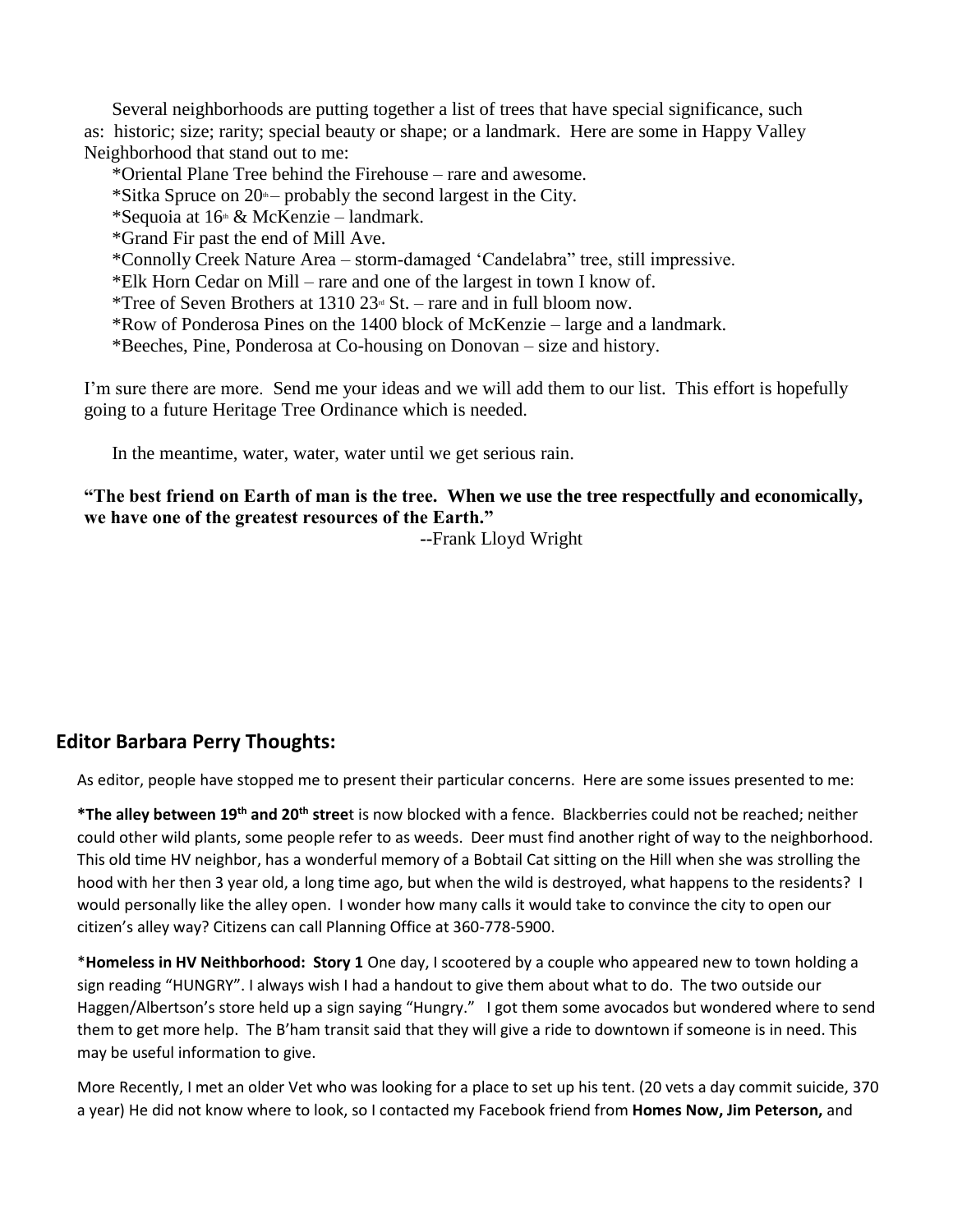asked where to send people in need. **The Opportunity Council** was the answer for long term. **The Mission**, of course, is for the short term.

**Story 2:** I like to stop and talk with people who appear friendly but have signs indicating their homeless state. I learn much from them. One day when I was feeling down, a couple of men asked me for a smile. I said, "Only if you tell me a joke." One said, "Why did the chicken cross the road? When I said I don't know, he said, "To sign up with the military." I responded "It's not funny, I can't laugh." But the two men inspired me to create a new sign for my scooter:

From the Beattle's 1964 album, *Strawberry Fields Forever*:

"Living is easy with eyes closed… Nothing is Real" until water, air, and homes disappear.

It's a bit long but maybe it will make people think.

The old sign I just took down got many looks, some thumbs up. I don't want to depress people – just get them thinking. Bernard Shaw's *Major Barbara*, inspired this one:

> WAR FATTENS AND FUELS U S KILLING MILLIONS

Maybe my next sign will be less depressing; maybe it will be "Invest in Nature's Health."

**\* Arnica:**



\*I accidentally hit my foot and it swelled up in anger. Arnica many people buy for healing so arnica I got. I had no idea I could be growing it. A HV neighbor told me of going up to the mountains to collect the wild plant Arnica. Looking at the now On Line library, made me think, I should be planting this centuries old plant. There were many sources about it, but Wikipedia is a useful site to gain perspective about the Sunflower family orange and yellow flowers. The site said that Arnica is a native from Europe, but why is it growing wild in the mountains then? Just think, if we ever get that predicted earthquake, these flowers may be handy to have on hand. Web for where to get starts.

### **Happy Valley Neighborhood Association**

### **Officers**

**President** Vice President Hue Beattie Treasurer Bobbi Vollendorff Secretary Monica Abrio Mayor's Rep. Ray Dellecker **At Large** Shovia Machiranehonda

| Shovia Machiranehonda |                      |
|-----------------------|----------------------|
| Alex McLean           | Jim Spaich           |
| Aaron Walters         | John Hymas           |
| <b>Wendy Scherrer</b> | <b>Jake Charlton</b> |
| Same Lockwood         | Kate Nichols         |
| <b>Barbara Perry</b>  |                      |

**A Committees**

**MEMBERSHIP**--Sam Lockwood **HVNA WEBSITE/SOCIAL MEDIA**--Jake Charlton **SOUTHSIDE COMMUNITY MEALS**--Wendy Scherrer, Susy Hymas, Kate Nichols, Asko Hamalainen, Kevin Sullivan **YIMBY Housing**--Wendy Scherrer, Monica Aebly, Rose Lathrop, Mark Schramer, Shannon Maris **PADDEN CREEK ALLIANCE**--John Hymas, Hue Beattie, Richard "Sully" Sullivan, Kim Clarkin, Wendy Scherrer, Dale McKinnon **TREES & TRAILS**--John Hymas, Jake Charlton, Asko Hamalainen, Barbara Davenport **NEWSLETTER**--Barbara Perry, Editor

# **Request for Submissions**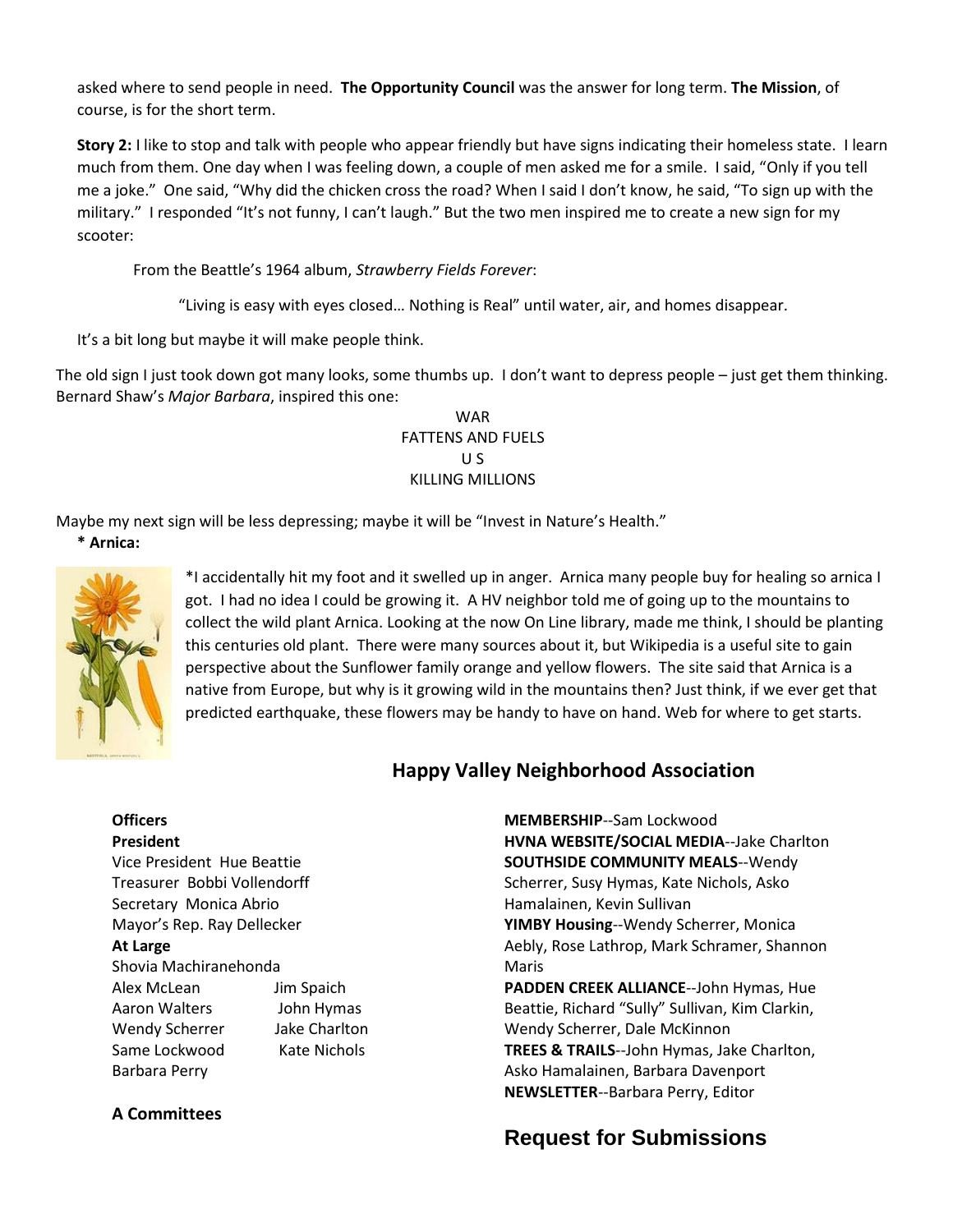**Letters to the Editor:** Please send articles past, present, or future about Happy Valley, short creative works, news articles, happenings about the neighborhood. Please limit submissions to one page. Must fit one page or will have to be REDUCED. Add a sentence about you, your submissions and/or work. We prefer HV authors. Send to Barbara Perry HVNA newsletter editor [annieceis@gmail.com,](mailto:annieceis@gmail.com) PLEASE WHEN SENDNG DOCUMENTS BY EMAIL. IN THE SUBJECT LINE WRITE HVN NEWS.

**The Happy Valley Neighborhood Association publishes this newsletter quarterly for the residents of Happy Valley in Bellingham, Washington. We are a non-partisan, non-profit organization committed to promoting the quality of life in our neighborhood.** 

**To pay membership dues or purchase advertisement space, mail payments to HVNA, 1050 Larrabee Ave, Suite 104, PMB 402, Bellingham WA 98225, or contact Ray Dellecker at rdellecker@gmail.com** 

**The neighborhood Association would like to hear from you! Send your stories, poems, art, etc. to Barbara Perry annieceis@gmail .com The deadline for the next newsletter is the 1 st of October for Winter, March 1 for Spring, of June1 for Summer, and of August 1 for Fall. Let editor now if you need a delay.**

Advertising Business Cards \$20

Larger spaces To Be Decided

### **Join the Happy Valley Neighborhood Association!**

- Receive copies of "Happy Valley Neighborhood News", a newsletter for and by your neighbors
- Be part of a phone and e-mail tree to be informed when projects are proposed
- Meet your neighbors and make new friends at Neighborhood meetings
- Protect and improve the neighborhood environment by working on projects and issues

\*\*\*\*\*\*\*\*\*\*\*\*\*\*\*\*\*\*\*\*\*\*\*\*\*\*\*\*\*\*\*\*\*\*\*\*\*\*\*\*\*\*\*\*\*\*\*\*\*\*\*\*\*\*\*\*\*\*\*\*\*\*\*\*\*\*\*\*\*\*\*\*\*\*\*\*\*\*\*\*\*\*\*\*\*\*

**Name:\_\_\_\_\_\_\_\_\_\_\_\_\_\_\_\_\_\_\_\_\_\_\_\_\_\_\_\_\_\_\_\_\_**

**Phone:\_\_\_\_\_\_\_\_\_\_\_\_\_\_\_\_\_\_\_\_\_\_\_\_\_\_\_\_\_\_\_\_\_**

**Email:\_\_\_\_\_\_\_\_\_\_\_\_\_\_\_\_\_\_\_\_\_\_\_\_\_\_\_\_\_\_\_\_\_\_**